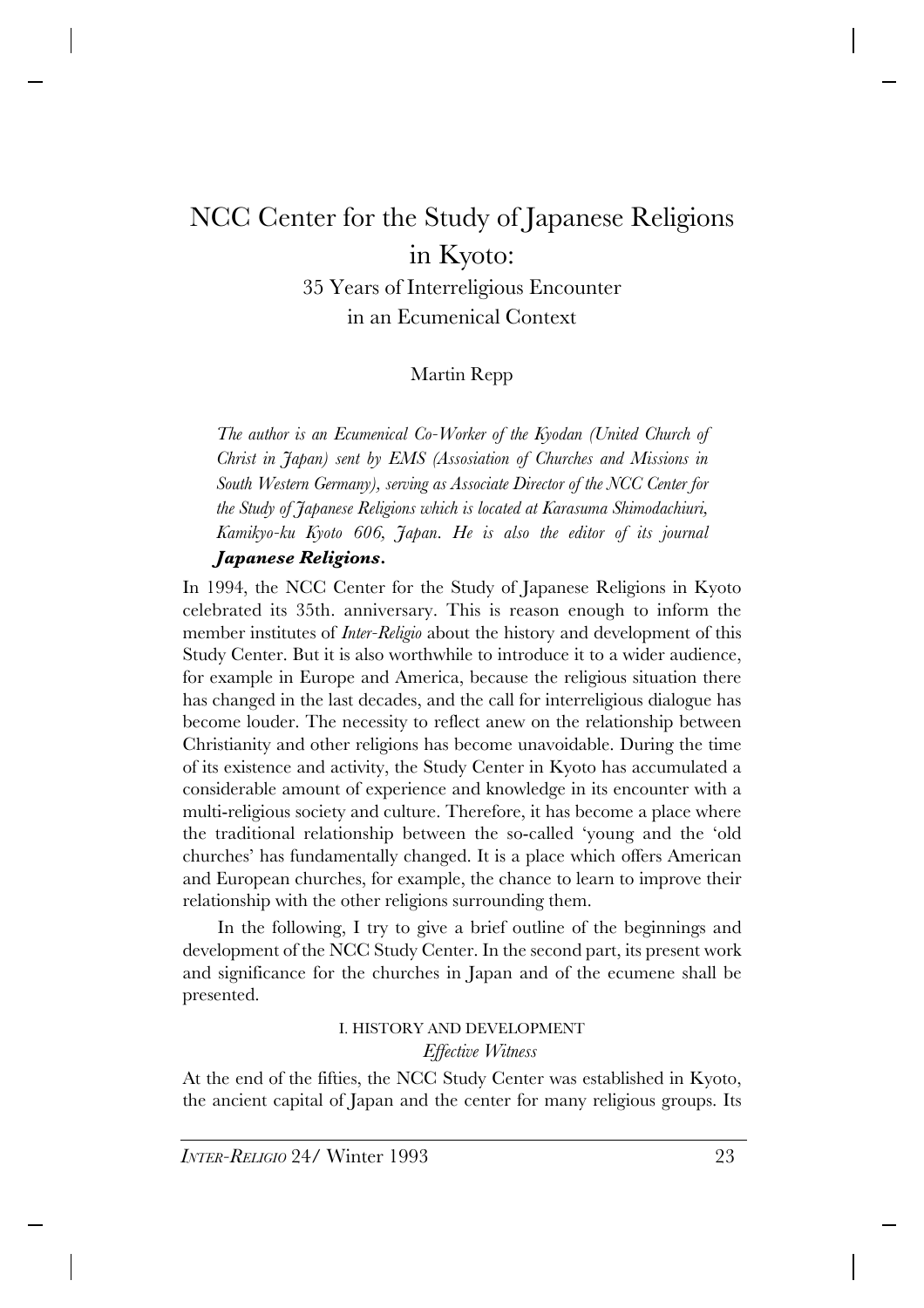roots, however, reach further back; namely to the Scandinavian mission society "Christian Mission to Buddhists" which had been founded by the Norwegian Karl Ludvig Reichelt (1877-1952). In the first half of this century, Reichelt had been a missionary to China and, due to his direct encounter with Buddhists, he recognized how inadequate traditional mission work was. Therefore, he studied Chinese Buddhism, and in 1931, on a mountain in the Hong Kong New Territories, he built houses, accommodation for mendicant monks, and a Christian chapel, all in Chinese style. This institution, called *Tao Fong Shan* (Mountain of the Way [Logos]-Wind), became an important place of encounter between Buddhists and Christians, between East and West.

In the fifties, the "Mission to Buddhists" sent the Rev. Harry Thomsen to Kyoto. In 1959, he established the *Christian Centre for the Study of Japanese Religions* and became its director. He also started to publish the journal *Japanese Religions* (JR) where he explained the task of the study center in its first issue:

Hoping for your co-operation, that the 'Christian Centre for the Study of Japanese Religions' may fulfill its purpose: to give to the Christians in Japan a deeper knowledge of the Japanese non-Christian religions, in order that we may be better servants of God in this country, and that Japan in more than one meaning may be the Land Of The Rising Sun. (JR 1.1:4)

Accordingly, the cover page of the first issue was decorated by a (somewhat tacky) picture of a cross shining on the top of Mt. Fuji. The first contributions indicated already the themes which in the future would become important: Ariga Tetsutaro reviewed Ernst Benz' article on the "Difficulty of Understanding Foreign Religions", and Tucker N. Callaway treated the "Intolerance of Christianity". In the second issue (JR 1 [2]), Kan Enkichi dealt with the "Problem of Christian Communication in a Non-Christian Culture", while the poet Rinzo Shiina wrote an article on "The Japanese People and Indigenous Christianity", discussing the foreign character of Christianity to the Japanese and its lack of success in this country. In 1963, Ariga Tetsutaro already treated the problem of the indigenization of Christianity in Japan (JR 3 [11)1

One of the first publications of the Study Center was also a religious map of Japan as well as the presumably first bibliography on Japanese new religions. Harry Thomsen also wrote one of the first books in a western language on new religions in Japan; *The New Religions of Japan* (Tokyo: Tuttle 1963) which he dedicated to Karl Ludwig Reichelt.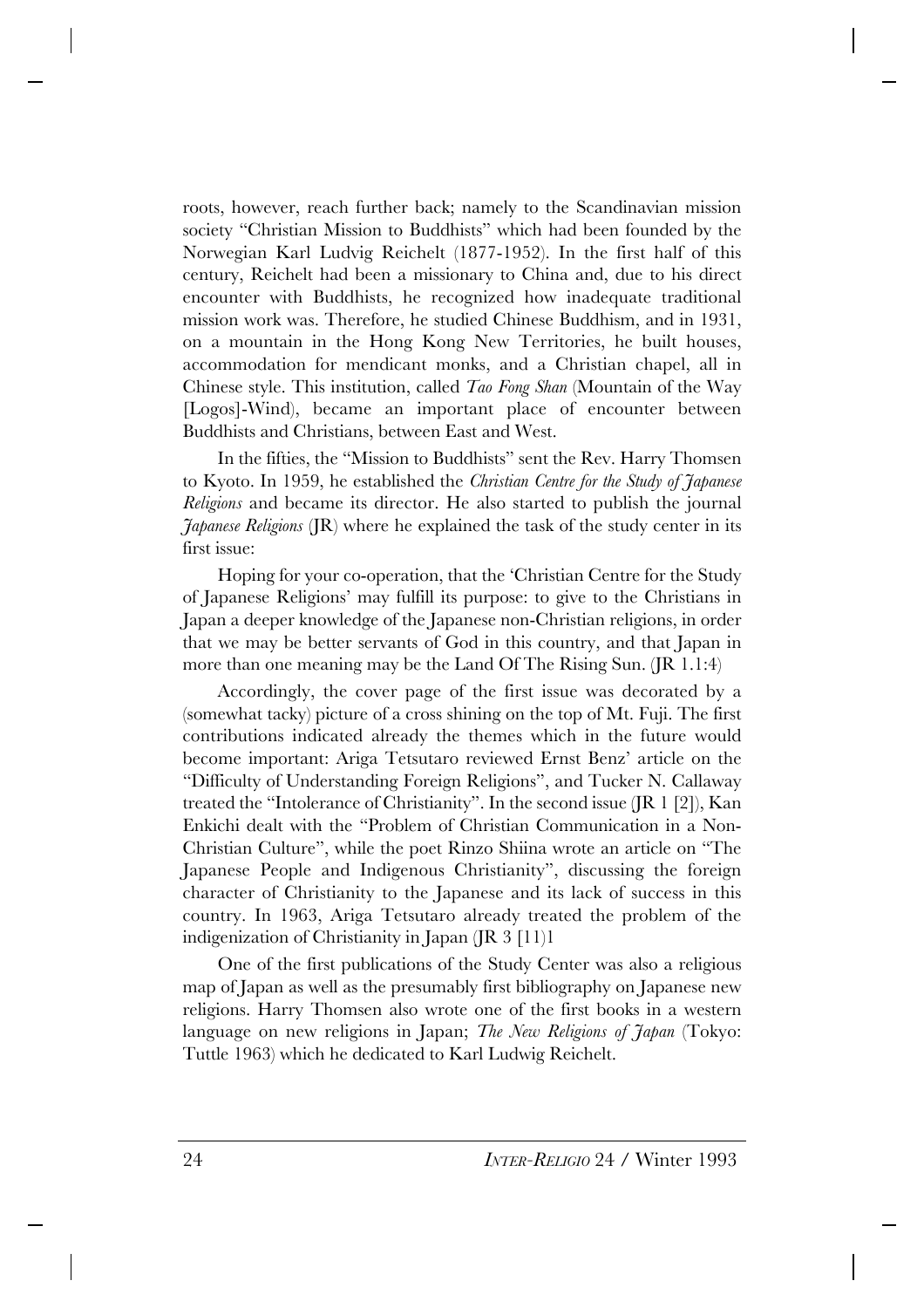Very soon, in 1960, the Study Center was put under the umbrella of the *National Christian Council in Japan* (NTCCJ) and received its present name, the *NCC Center for the Study of Japanese Religions*. Hereby, the important step was performed of transferring the responsibility of an institution from a foreign mission board to the indigenous churches. The task of the Study Center under the umbrella of the NCCJ was defined in the following way:

The purpose of this Center is to promote a study of Japanese religions for the sake of an effective witness to the Gospel of Jesus Christ. In order to accomplish this general purpose the Center shall:

a.supply information concerning Japanese non-Christian religions and their impact on Japanese culture and society;

b.provide a place where Christians and adherents of non-Christian religions can meet;

c.produce Christian apologetic literature directed toward adherents of non-Christian religions.(J7R 2.1:11)

In what followed, the method of its work was outlined: activities should be performed within the larger framework of the churches worldwide; contributions to the theology of mission should be made; lectures and conferences for Christians (lay, missionaries, ministers) as well as for adherents of other religions should be organized (also with the participation of non-Christian speakers); and a library for research as well as rooms for seminars should be provided.

### ENCOUNTER

In 1962, the directorship was passed to Ariga Tetsutaro who had already played a vital role in transferring the Study Center under the umbrella of the NCCJ in 1960. As one of the important Japanese theologians, Prof. Ariga  $(1899 \sim 1977)^2$  held the (for a state university unique) chair for "Christian Studies" at Kyoto University. Having Japanese leadership proved to be a blessing in the future. Adequate cooperation and communication with representatives of other religions definitely require a Japanese national as director.

Indicating a shift in direction towards "encounter", Ariga wrote in 1963:

Our NCC Center is here to provide a meeting ground for Christians and non-Christians in Japan through literature, conference, and joint study. For Christians, a place to meet with non-Christians in a direct and personal way will provide deeper insights into the mentality, thought, and problems of people outside the church; while non-Christians will, through such a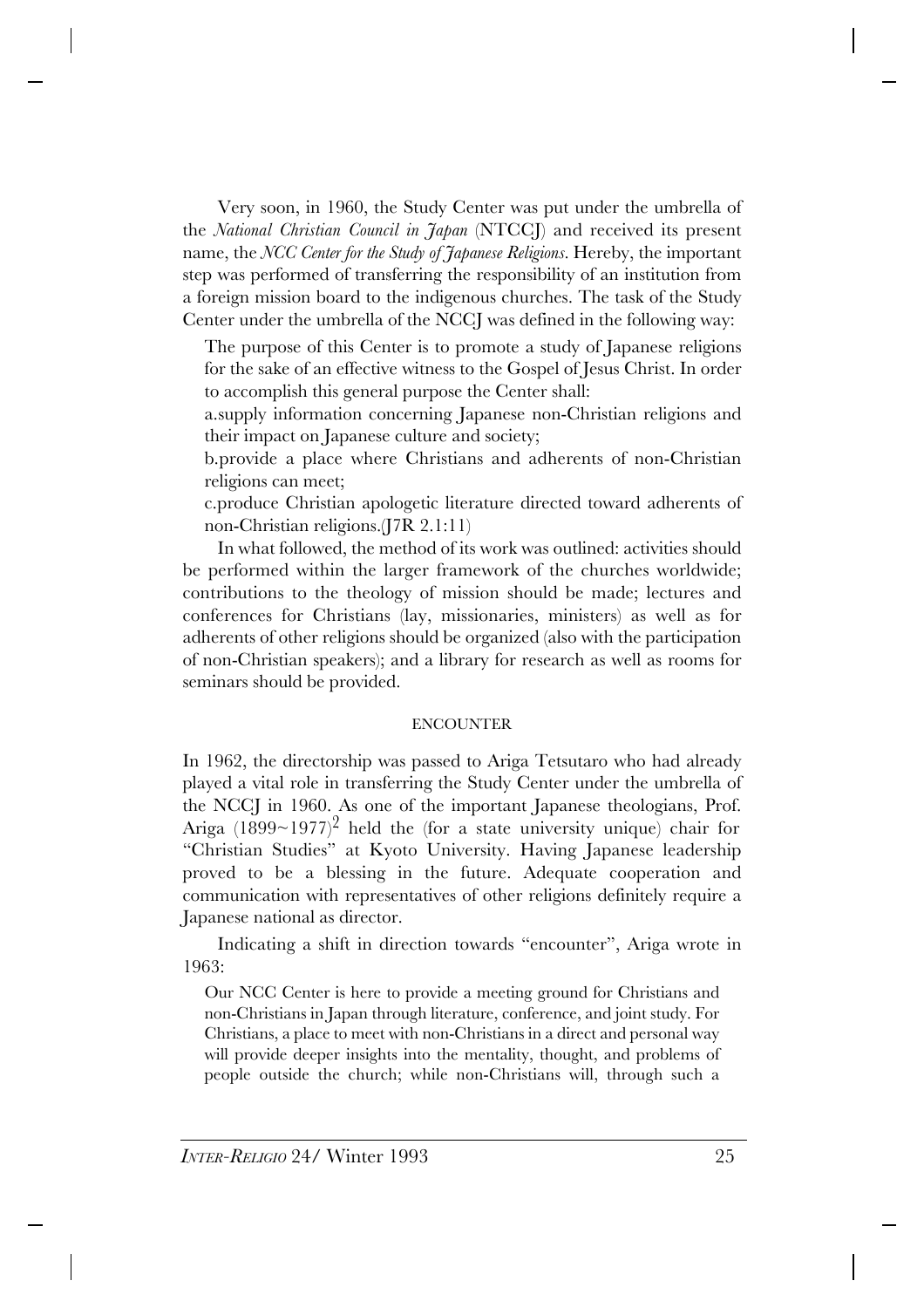contact, be better able to know Christians and what they stand for. (JR 3.1:ii)

As for publication policy, Ariga wrote that not only should knowledge about religions in Japan be conveyed in an objective way, but non-Christian authors should also be encouraged to contribute to the journal. Furthermore, theological articles dealing with the situation of Christianity in Japan should be included. In any case, "freedom of thought and speech" were to be honored. In accordance with the goal to create a place of encounter between Christians and representatives of other religions, Ariga, from 1961, led a study group on "Mysticism in Buddhism and Christianity" to which the well known Zen-Buddhist Hisamatsu Shin'ichi and his disciple Abe Masao belonged. At the same time, contacts with the church worldwide were cultivated. Visitors such as Visser't Hooft (1959), Paul Tillich (1960), and Hendrik Kraemer (1960) had been invited to give talks, and seminars and were provided with the chance to meet and encounter non-Christians.

#### **DIALOGUE**

The next phase in the development of the Study Center began in 1965 when Doi Masatoshi took over the directorship and held it for the next twenty years. Doi (1907- 1988)~ was Professor of Systematic Theology at the Christian *Doshisha University,* where the Study Center now had been housed for a while. In 1969, it was moved to a building of the Episcopal Church, located at the Western side of the Imperial Palace and park *(Gosho).* In this central location it is still housed today.

In 1974, Notto Thelle joined the staff, and became Associate Director in charge of the foreign-related activities of the Study Center. As the son of a long-term co-worker of Reichelt, Thelle had grown up at *Tao Fong Shan,* and therefore was very well acquainted with this work as with the "Mission to Buddhists". Also in 1974, the NCC Study Center started to organize annual seminars in English for missionaries and foreign church personnel. The annual seminars for Japanese pastors had started already in 1964. These seminars are held at various religious centers in Japan in order to give the participants the chance to experience for two or three days another religious community, attend the ceremonies, and learn about its faith, religious thinking, history, and organization. By doing this, direct encounter and first hand information not available by reading only books were made possible. At these seminars, a process was started among the participants which transformed somehow the original conception of the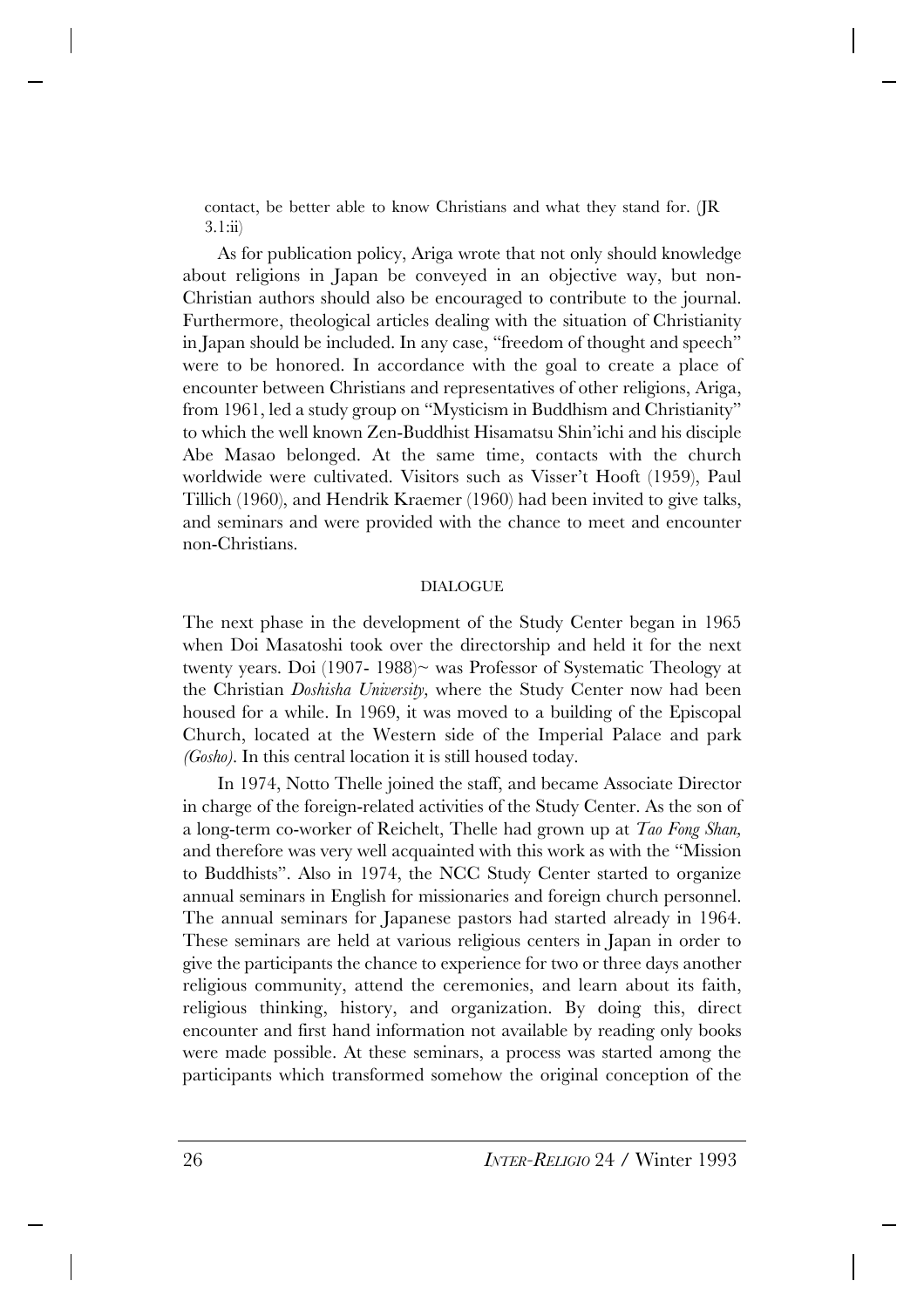Study Center. This becomes very clear in the annual report of 1977/78:

When Christians engage in the study of other faiths, they enter a process which challenges and sometimes shakes their faith. A study is not only a mechanical learning process in which one accumulates knowledge about other faiths and seeks to utilize the knowledge in different ways. It also becomes a deeply personal quest for truth: to grasp the depth of the Truth who was born as a Jew 2000 years ago, and then to integrate into one's belief truth as it has been grasped by other faiths. The question was put radically in one of our forum meetings by Professor John Cobb, "Can a Christian be a Buddhist, too?" That is, is it possible for a Christian to integrate into his faith even central Buddhist insights and experiences, and by this realize his Christian faith in a deeper and more universal way?

The answer is not easily given. But this is one of the questions that forces itself on Christians who try to live and practice their faith in close communication with indigenous beliefs. Some people may feel that something is wrong when Christians who are sent to communicate the good news of Jesus Christ start to wonder whether insights of other faiths can be integrated into their own faith. The NCC Study Center was started in order to "promote a study of Japanese religions for the sake of an effective witness to the Gospel of Jesus Christ" as it was formulated in the beginning. Has this basic idea disappeared? No. When the concern for communicating the truth of Christianity disappears, study and dialogue becomes irrelevant in our context. The Study Center regards itself as a genuine expression of Christian mission. That is the background of our concern to motivate and prepare Christians in Japan for the encounter with other faiths. The basis of the work is research and study programs. But this naturally leads to active contact, dialogue, and cooperation with different religious groups. In this context reflection becomes an inevitable part of the work; reflection about the basis of one's own faith and its relation to other faiths. This is not just an academic problem, but a vital question for Christians who live in non-Christian surroundings.(Annual Report April 1977— March 1978)

The basic questions of how 'mission' and 'interreligious dialogue' have to be understood, and of how the relationship between both should be defined properly, becomes the red thread through the history of the *NCC Center for the Study of Japanese Religions.* The task of the institute, as it had been set at its beginnings, to be an 'effective witness', remained as a constant challenge to be dealt with. However, over against the basic declaration of 1960, an important change of perspective took place: Besides the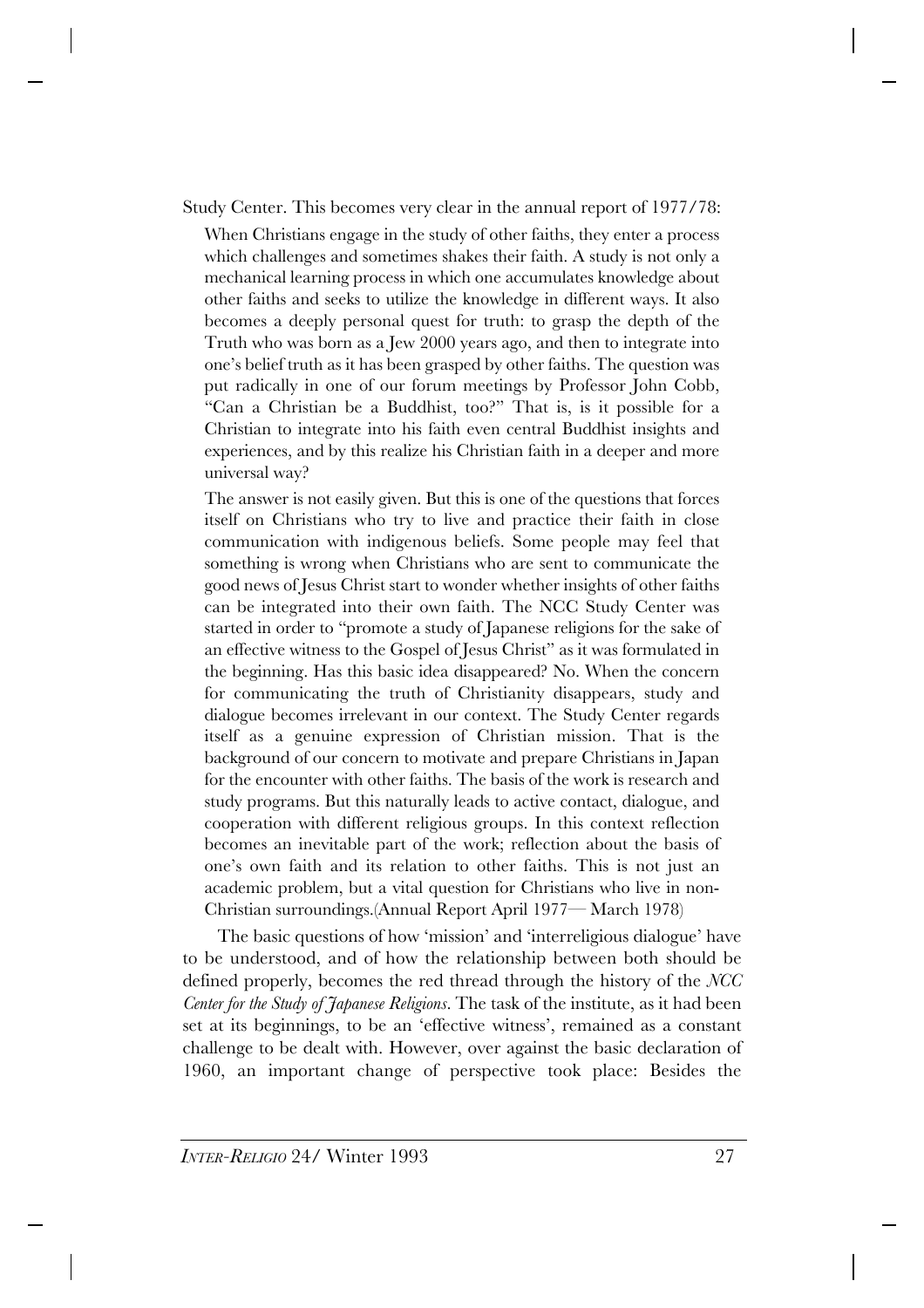objectifying study of other religions, a self-reflection on the part of the Christians appeared—a reflection upon their own faith and its contents in the new light of the encounter with other religions. Encountering believers of other religions directly became a religio-existential challenge for the Christians themselves. It questioned them in their traditional position. Concerning what he calls 'missionary dialogue', Notto Thelle, in 1978, wrote the following in respect to the declaration of 1960:

Very few of us would be able to talk about the study of religion as a 'strategy' for an 'effective witness'. We feel that such hidden motives would destroy the radical openness, and neglect the fact that God is working also outside the church.... The missionary concern is certainly still a part of its [the NCC Study Center's] work. One aims at motivating and educating Japanese Christians for the encounter with other religions. We have annual seminars for pastors at religious centers and head temples, and similar arrangements for missionaries; we have lectures on Buddhist sutras and publish periodicals such as *Japanese Religions* and *Deai* (Encounter), all of which intend to make the Christian witness more relevant, more 'effective' to use a crude expression. But an interesting thing happens. Those who engage in the study of other religions enter a process; they become engaged in a dialogue that forces them to change attitudes. The contact becomes a mutual search, and Christians become also receivers. What started as an effort of effective witness has deepened to include a spiritual search; not only preaching the truth but also a search for the truth. Mission and dialogue have become one in a new openness to God's working in people seeking the Way. If a missionary dialogue means a dialogue that is carried out with conviction and faith, it should not prevent a radical openness. A real search for understanding is open to the truth, wherever it may be found. A true dialogue will not yield to the temptation of propaganda and apologetics. But it will inevitably involve the risk of conversion.(JR 10.3:701)

Concerning this change of perspective the following observation can be made: By really opening themselves up to non-Christians, and by giving up treating them as objects of mission, Christians themselves suddenly become opened up to themselves and their own faith in a completely new way that they haven't experienced before. Therefore, being secure in one's faith and learning from the other in an open way do not exclude each other, as is normally maintained in traditional concepts of mission, or in the discussion of the so-called Christian claim for absoluteness. This fear of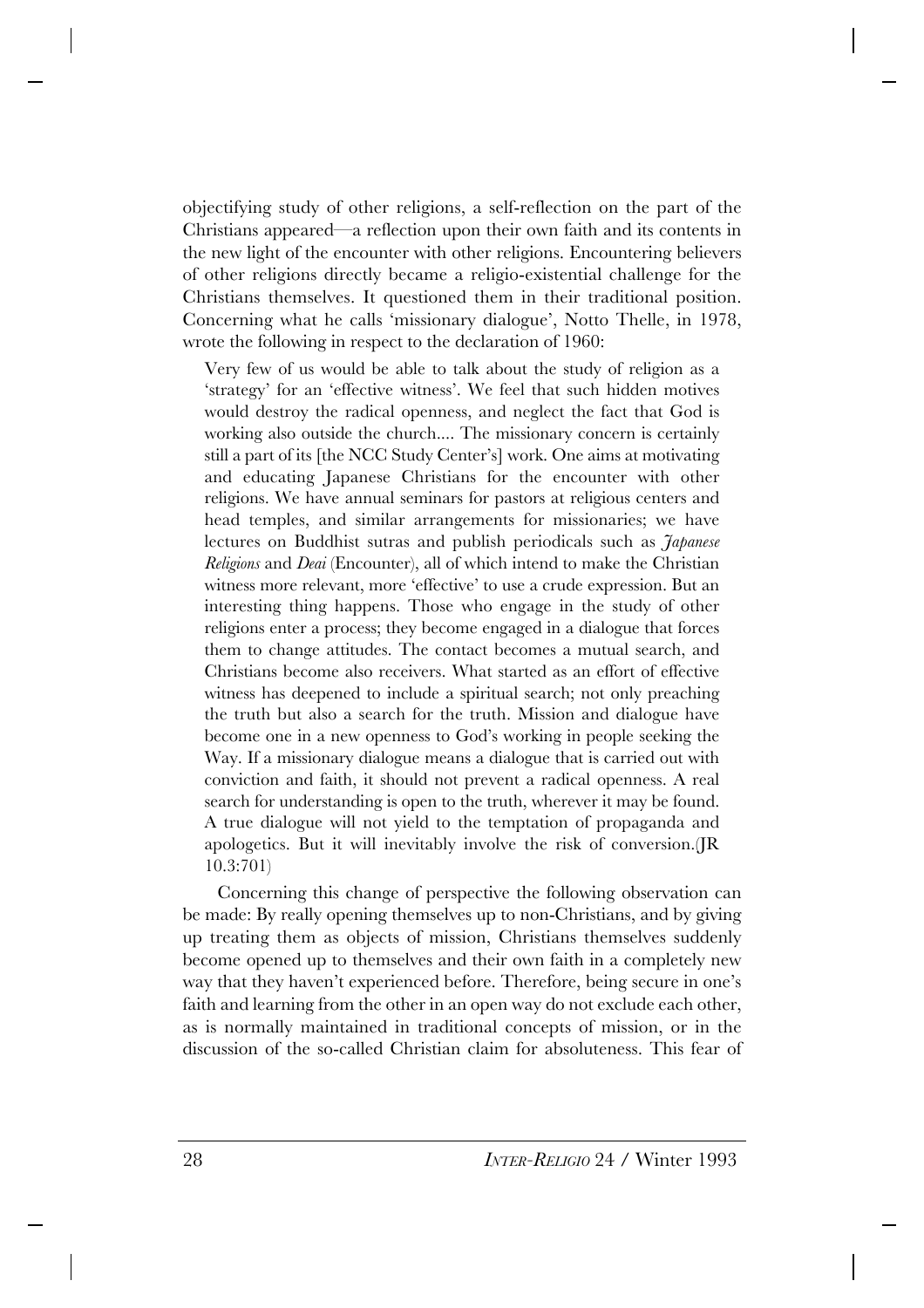encountering other religions seems to be without sufficient base. In this kind of encounter, not only a change of perspective within the believer takes place, but also, at the same time, a change occurs in respect to the Christian faith and its contents as a whole. Historical and cultural conditions of the perception of faith not only help to understand the contents of the gospel, but also, at the same time, conceal them to a certain degree. These barriers must be revealed and removed again and again. Therefore, encounter with other religions helps Christians to find their *proprium.* Doi Masatoshi wrote:

Here lies the possibility that interfaith dialogue may contribute to our understanding of Christianity itself. The more our eyesight is broadened and our insight is deepened through interfaith dialogue, the greater becomes the possibility of finding new dimensions of our faith which so far have been concealed to our eyes. In other words, through interfaith dialogue God may speak to us anew the eternal truth which is implied in the traditional Christian symbols.(JR 15.3)

This question of interreligious dialogue was pursued to the extent that, in 1977, a symposium was organized with the theme "Is common worship [sic. with other religions] possible?"

In spite of its modest facilities<sup>4</sup>, the NCC Study Center became a place of attraction and impulses. Among the visitors in the seventies were John Cobb, Joseph Kitagawa (Chicago University), Geoffrey Parrinder (London University), and Bishop John A.T. Robinson, all of whom presented lectures. Huston Smith (Syracuse University), Gerald Cooke (Bucknell University) and others stayed for longer periods of study. Also, regular meetings were held (twice a year) with the Catholic study centers in Japan: the *Nanzan Institute for Religion and Culture* (Nagoya), the *Oriens Institute* (Tokyo), and the *Institute of Oriental Religions* (Sophia University, Tokyo). This goes by the name of EGSID (Ecumenical Group for the Study of Interreligious Dialogue).<sup>5</sup> Such an ecumenical cooperation proves to be very encouraging and helpful for each center's own work. The NCC Study Center was instrumental in establishing the interreligious study group CORMOS (Conference on Religion and Modern Society) which meets annually. Since 1982, when the first meeting of similar Christian study centers in East and South-East Asia dealing with Asian religions and cultures took place, the NCC Study Center has been involved also in *Inter-Religio.* Since the beginning of the eighties, the Study Center has also been involved in the "East-West Religions Project" of the University of Hawaii, with a Japanese section being founded under Doi's leadership. In 1984, the third conference of this project was held in Kyoto with the theme "Jesus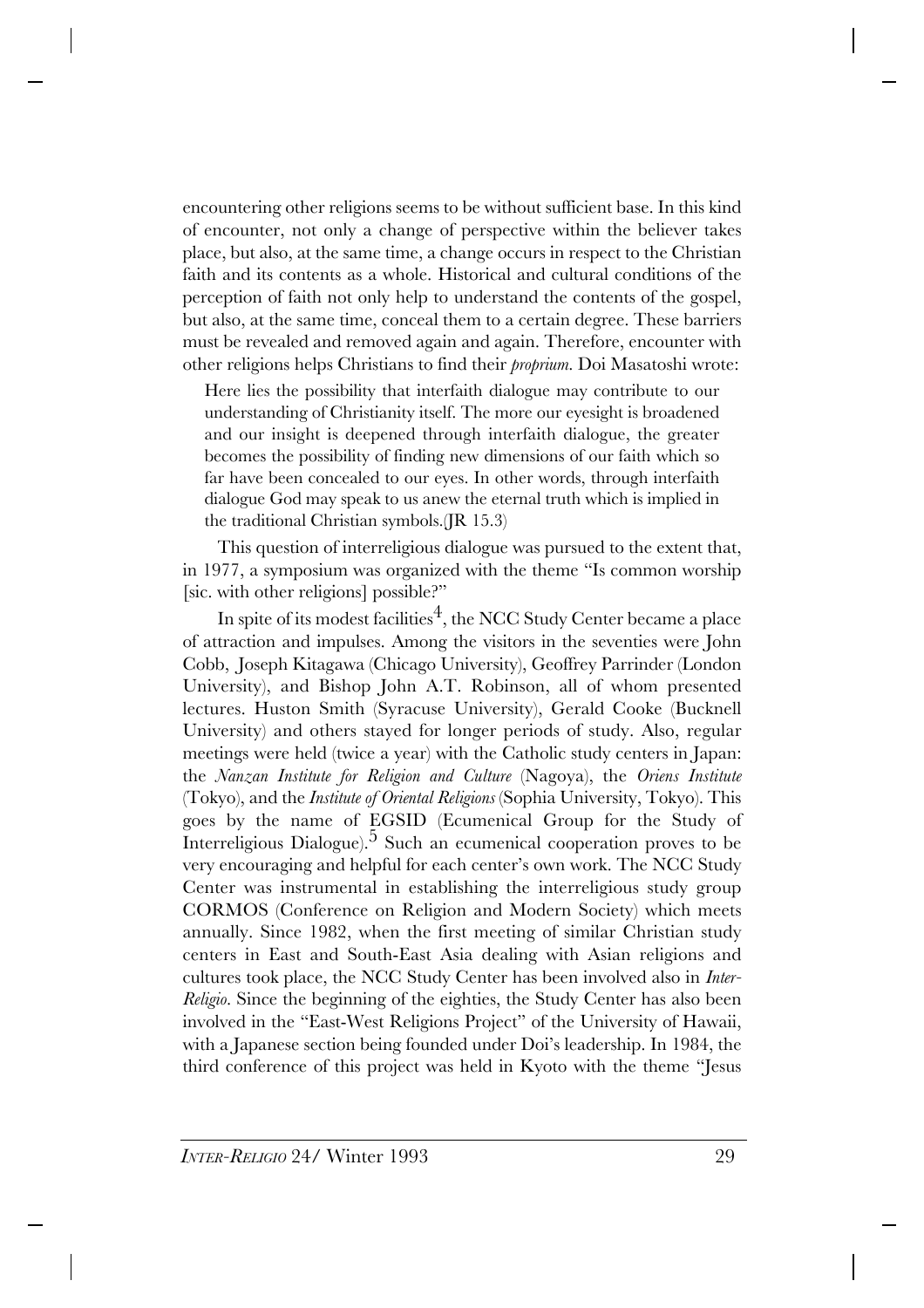and Zen".6 Notto Thelle's book *Buddhism and Christianity in Japan—From Conflict to Dialogue, 1854-1899* (Honolulu: University of Hawaii Press 1987) was written in that period too.

## THE "THIRD WAY"

The struggle for theological clarification of the NCC Center's place between the church and other religions, and between dialogue and mission continued, as can be seen clearly from the Annual Report April 1983—March 1984:

A Christian center for the study of Japanese religions finds itself on the borderline between Christianity and other faiths. As John B. Cobb Jr. suggests in his recent book, *Beyond Dialogue,* commitment to Christ has to be combined with an unreserved willingness to be transformed by the insight and experience of the religions one encounters. We have to find a third way beyond imperialism which imposes Christianity on others as the absolute truth and relativism which abandons the ultimacy of Christ. The daily work of research and dialogue often seems undramatic and peaceful. Nevertheless, the encounter with other faiths is an exciting process where the effort to understand other faiths goes together with a continual search for the essentials of one's own faith. Our center wants to contribute to the life of the church in Japan through studies and by engaging in dialogue with the religious environment. We want, furthermore, to stimulate Christians in this country to take seriously the fact that Christianity is an outsider in a culture which is strongly nurtured by other faiths, and to inspire and prepare them for the inevitable encounter.(cf. JR 13.3: 87)

When, in the spring of 1985, Doi Masatoshi retired after twenty years as director, and at the same time, Notto Thelle (after having been Associate Director for ten years) took over a professorship in Oslo, a certain era came to an end for the Study Center. At a time when the World Council of Churches in Geneva, as well as the Vatican in Rome, had sent positive signals for a new relationship with other religions, the NCC Centre for the Study of Japanese Religions had played an important role as pioneer. Its involvement in interreligious dialogue had effects reaching as far as America and Europe. When Doi Masatoshi died in 1988, one could read in his obituary:

The Buddhist-Christian dialogue gained ground year by year and resulted in an urgent need on behalf of the Christian churches to rethink their positions vis-à-vis older religious traditions. Doi was instrumental in setting the stage for a productive and meaningful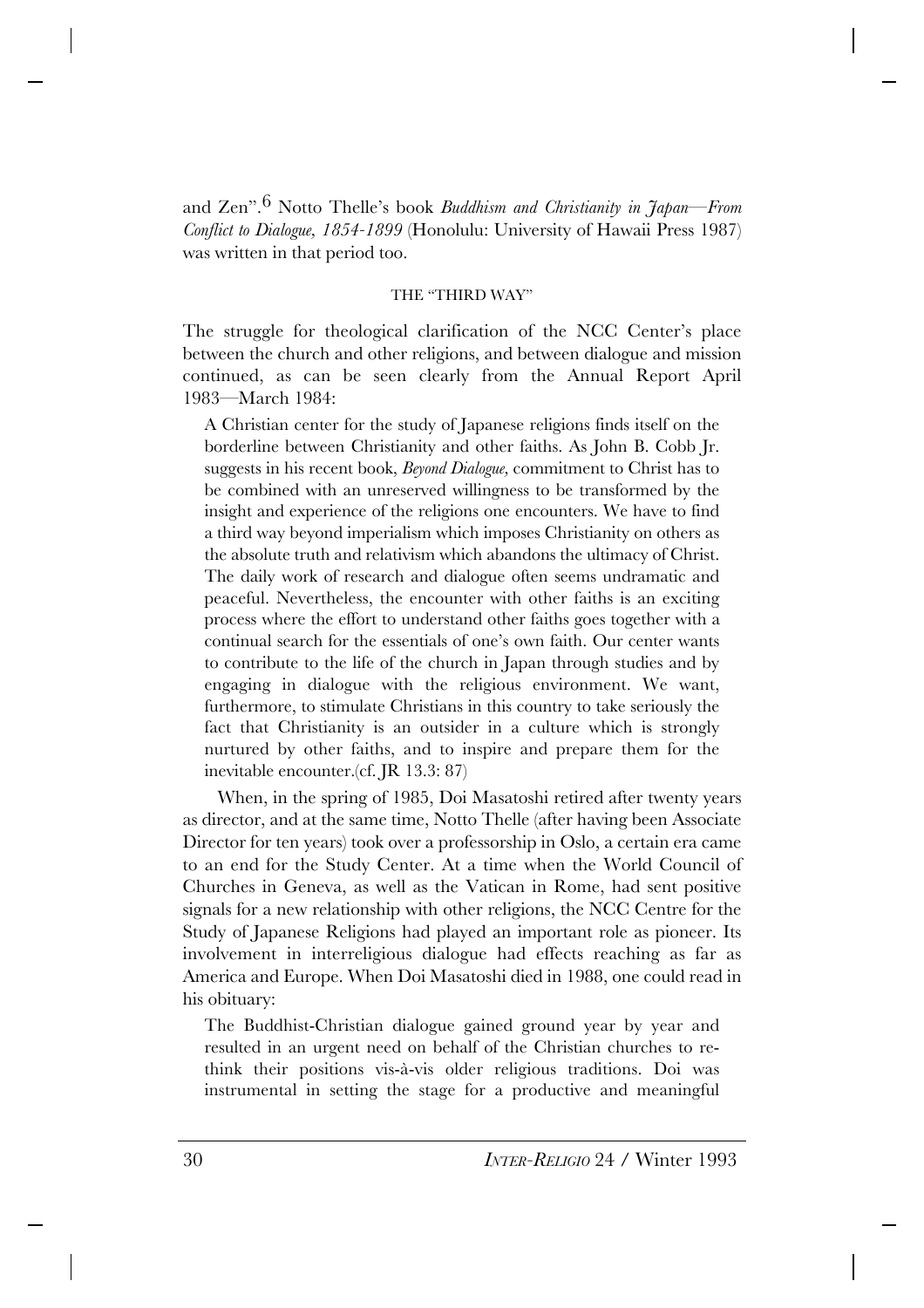encounter between Christianity and Buddhism. His insights into and awareness of Buddhism made him the ideal pioneer of a friendly relationship with followers of non-Christian paths and gained him respect and esteem in wide circles. Non-wavering he stated: "Christianity is primarily a religion of dialogue."<sup>7</sup>

After sixteen years of life and work in Japan, Notto Theile described what can happen to a person who becomes engaged in dialogue with other religions:

It often begins as a concern for true witness—in order to transmit the gospel in a meaningful way one has to be in dialogue—and becomes a pilgrimage which has two significant directions: journeying into another faith and at the same time searching into one s own faith. The one-way search becomes a two-way process; it still involves witness, but this is significantly modified by a transformation within.(JR 13.4:20)

#### RECONNECTING

Doi's successor was Yuki Hideo, professor of the History of Religions at *Doshisha University* and who had already been (together with Thelle) Associate Director for some time. Thelle was succeeded by Hakan Eilers who had written his dissertation on Karl Ludvig Reichelt *(Boundlessness. Studies in Karl Ludvig Reichelt 's Missionary Thinking with Special Regard to the Buddhist-Christian Encounter.* Studia Missionalia Upsaliensa, 1974), and who had been sent to the Study Center by the Church of Sweden in 1983/84. The Japanese Associate Director appointed was the theologian Take Kuniyasu, professor at *Doshisha Women's College.*

The work of the Study Center continued. Research fellows in the mideighties were Dr. Salvador Martinez from the Philippines, Michael Shackleton from England, Roald Kristiansen from Norway, and Michael Newton from the USA. Frederik Spier, who had served on the staff for several years, left in 1986 for America. In the same year, a series of important lectures were held: Prof. Donald Mitchell (Purdue University) talked on "Buddhism in America", Prof. Frederick Streng on "What is Religion?", Prof John Hick on "Problems of Religious Pluralism", and Paul Knitter on the theme "No Other Name?". Other research fellows came: Martin Schulz, assistant pastor of a German church, spent 1987/88 at the Study Center. Dr. Jong Sung Rhee, former moderator of the Presbyterian Church of Korea, did research for half a year, and Siegfried Finkbeiner, pastor of a German church stayed for two years (1988- 1990) with the support of the WCC scholarship program. On the occasion of the arrival of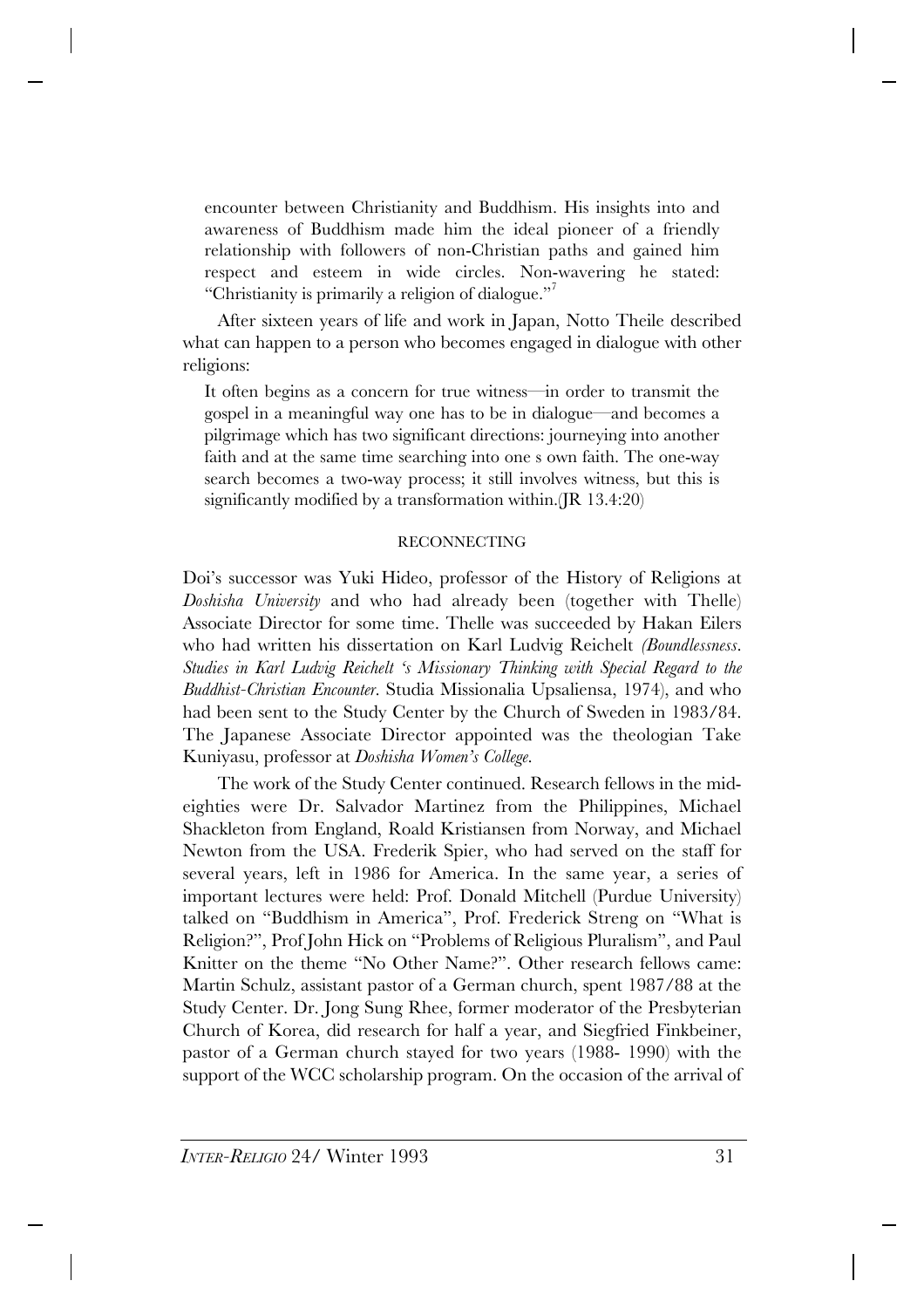the young theologians from Germany, Hakan Eilert wrote in the Prospects for 1988:

We are very pleased with developing stronger ties with West German Churches and regard it is a token of the quest for a theology which draws strength from God's universal presence before the world was split up in different nationalities, cultures and religions. We hope that other churches abroad will avail themselves of the opportunity to send young theologians to our center. Such a presence is particularly meaningful since a dialogical relationship will become of utmost importance in the future, not only between the churches but also between cultures and religions.

In 1991/92, Prof. Peter Igarashi, New Testament scholar of the University of the South (Sewanee, USA), and Dr. Rainer Wassner, sociologist of religion at Hamburg University (Germany), did their research at the Study Center. In 1992, a Japanologist and a theologian, both from Denmark, each came for several months. In 1993 Bernhard Neuenschwander, Th.D. candidate of Bern University (Switzerland), studied Japanese Zen-Buddhism in connection with his thesis on mysticism in the Gospel of John. Again there were changes in the staff when Hakan Eilert returned to Sweden in 1991 and was succeeded by the author of this article. In the same year, the Church of Sweden sent Hayashi Midori and Bo Hallengren, a couple who had previously worked with Amity Foundation in China.

## II. TASKS AND SIGNIFICANCE WITHIN THE FRAMEWORK OF CHURCHES IN JAPAN AND OF THE ECUMENE

In the following section, we turn to the question of the present work of the *NCC Center for the Study of Japanese Religions,* and its tasks in connection with the churches of Japan and of the *ecumene* at large.

Under the directorship of Yuki Hideo, a certain reorientation of the work as whole was undertaken. His predecessor had, as a pioneer, gone far ahead in interreligious dialogue whereas the concrete connection with the Japanese churches suffered considerably. It was not clear any more why this Study Center had been a Study Center of the *Protestant churches* in Japan, and why this institute and the churches needed each other in close cooperation. In response to this situation, Yuki is trying to tie the work of the Study Center back to the churches. This attempt shall be described in this final section.

The experience of militarism before 1945 (which had been also supported by a wide range of religious groups, including some churches), remains a very important challenge for Japanese churches even today.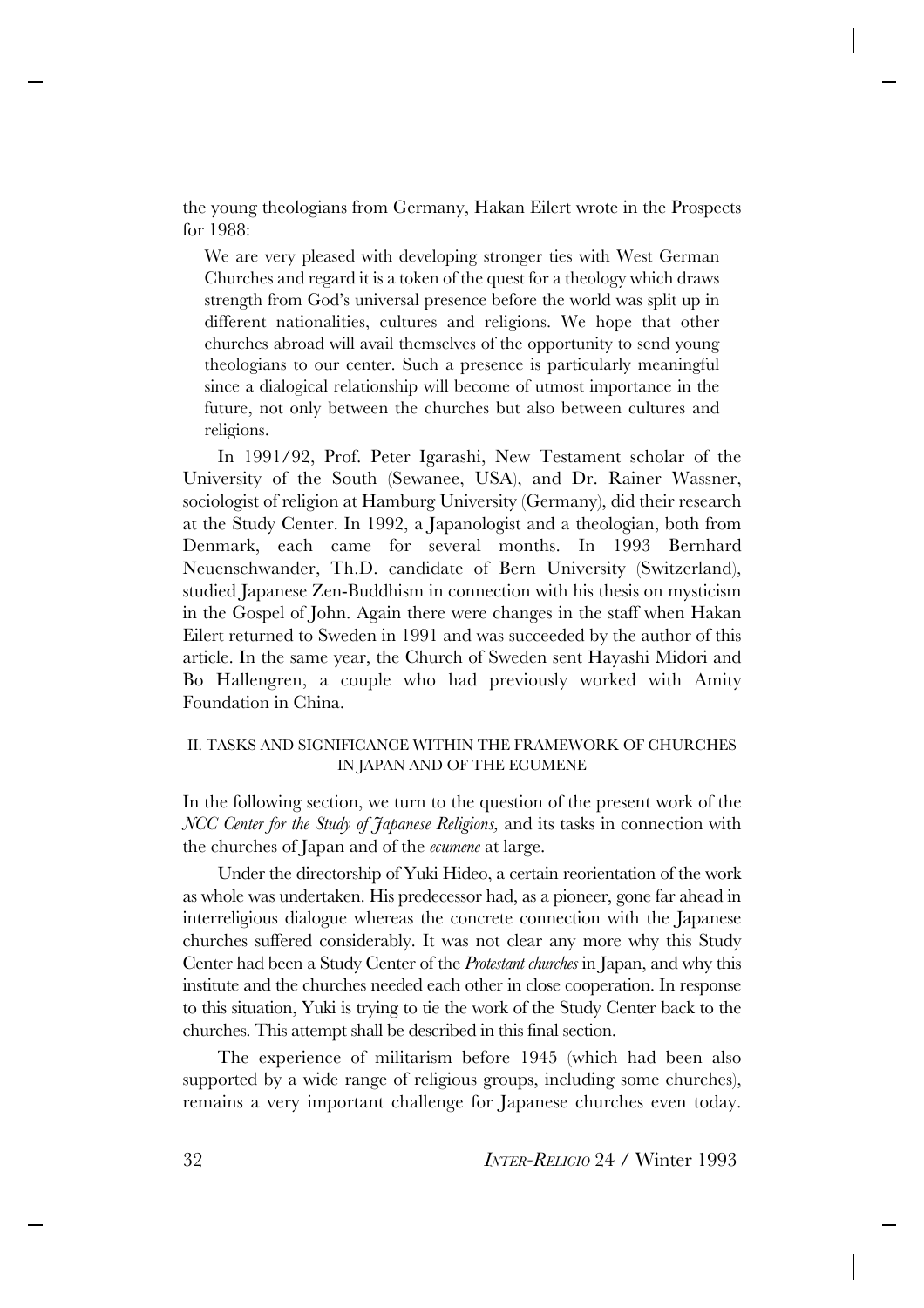Therefore, they watch critically the relationship between state and religion in contemporary Japan, speak up for human rights, and warn against dangerous political tendencies. The NCC Center has repeatedly dealt with these issues in its publications, seminars and lectures. The political and, at the same time, religious character of *Tennoism* (the emperor system) in Japan belongs to the field of research Prof. Yuki is pursuing. As a historian of religion, he maintains the important difference which has to be made between State Shinto, an ideological construct of the Meiji Period, and Shinto, the traditional religion of Japan. In the critical proclamations of the Japanese churches one normally does not find this decisive distinction. In addition, a deeper understanding of Shinto as religion is missing. Hopefully, in the future, Japanese churches will make more use of the rich knowledge and insights the NCC Study Center is able to provide in this respect.

The Study Center's emphasis on social issues is pursued by the longterm staff-member Yamashita Akiko. She deals with the role of women in Japanese churches and society. She critically analyses the reliance of the church upon women who are not given their deserved share of responsibility and recognition. At the same time, she views women's issues in the broader perspective of Asian cultures and religions. Presently, she is involved in a research project on shamanism in Korea and Japan. She is one of the well known feminists in Japan and has co-authored a book on Buddhist discrimination against women (among other books and articles).

Another issue Japanese churches have to deal with is the question of *ancestor veneration.* In Japan, ancestor veneration is the fundamental form of religious life, be it in Buddhism, Shinto, or any new religion. Moreover, this form of religiosity is closely intertwined with the Japanese social life, because a family is bound together by the continuously cultivated connection with its ancestors. The missionaries viewed ancestor veneration as nothing but idolatry, and advised newly converted Christians to remove the ancestor altars from their homes. This meant that Christians were asked to place themselves outside their family, which created tremendous tensions. With such a shallow understanding of ancestor veneration, the missionaries caused incredible suffering within Christian individuals as well as within families. Such an approach has been maintained in the Japanese churches until today. One can say that the churches in Japan define their relationship to traditional Japanese culture, religion and society (more or less) in a negative way. Thereby, the Japanese Christians are forced into a tragic split between religious identity (of occidental origin) and national or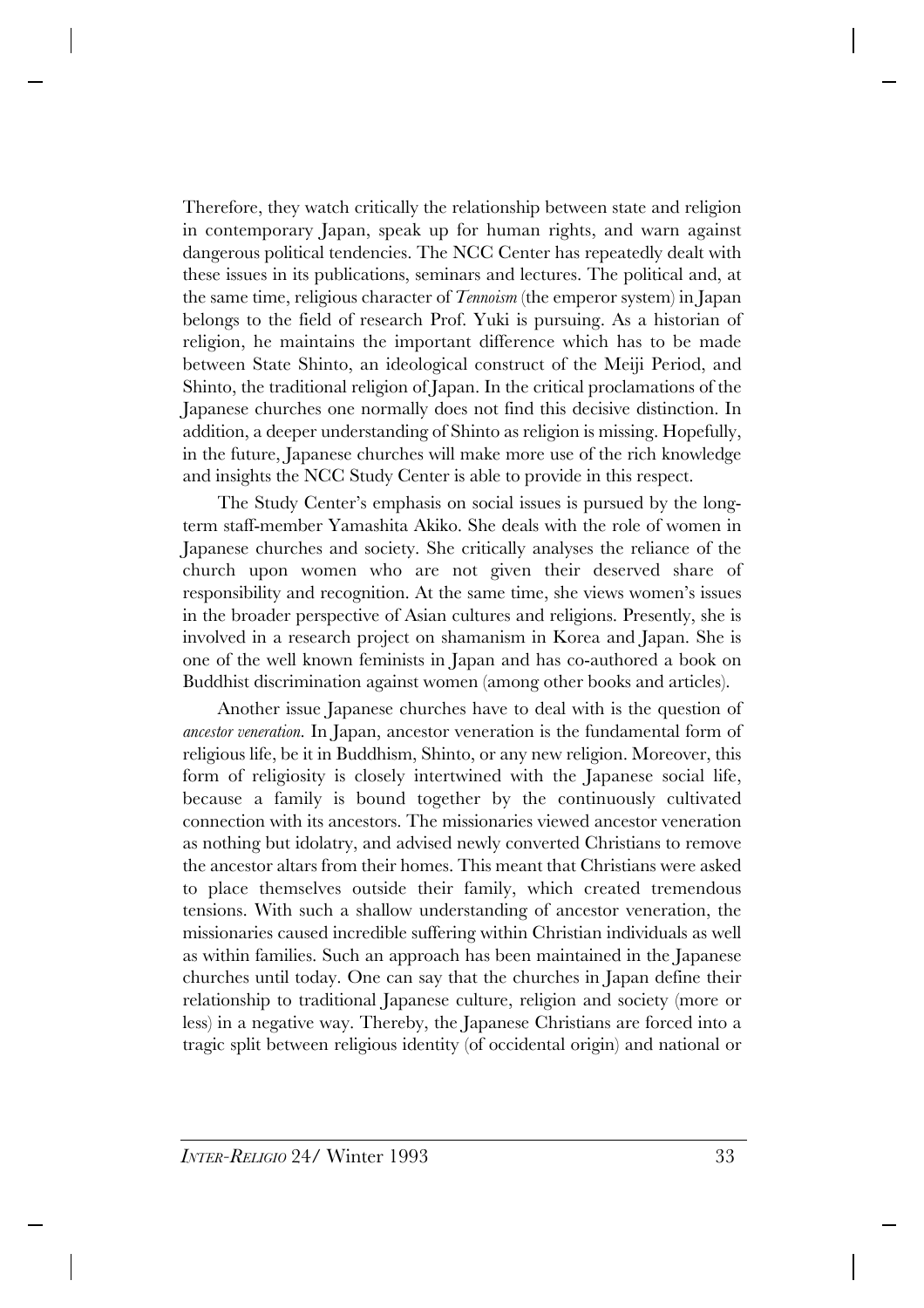cultural identity. This foreign character of Christianity in Japan seems to be one of the major reasons for the stagnation of the churches here. Over a period of several years, the issue of ancestor veneration was treated in a seminar sponsored by the NCC Study Center under the guidance of Prof. Take. He himself is also a minister of a local congregation and therefore knows about these problems of pastoral care. One can only hope that the Japanese churches will take these practical-theological problems more seriously, and that they make use of the NCC Center's work in this respect. For the churches, the question of ancestor veneration can be treated adequately only in close cooperation with theologians of different disciplines, ministers with their concrete experience, and specialists in the study of religion.

In this connection, another important issue has to be mentioned. The religious life of many Christians is focused mainly on the Sunday service, of which the most important part is a (usually, very long) sermon. Like in a lecture, the listeners write down what they hear. With this rather rational or school-like way of approaching faith, less and less Christians are satisfied. Instead, they are searching for authentic forms of *meditation, spirituality, liturgy*, etc. Not a few Christians (quite often second or third generation Christians) choose a way leading through Buddhism: by the practice of *Zazen* (sitting meditation) or *Nembutsu* (repetitive calling on the name of Buddha) they try to find access to Christian meditation, Jesus prayer etc. One of the staff members of the NCC Center, Matsuoka Yukako, focuses her studies on Zen Buddhism and also practices *Zazen.* The NCC Center could become a place where the many existing attempts at Christian spirituality are taken up, reflected on theologically, deepened through practice and exchange, and applied to the churches. Such an endeavour could give important impulses to the spiritual life of the congregations as well as to Japanese theology. It could become an important step in the process of the inculturation of the gospel in this country. Such a development, eventually, could be of considerable significance for the churches of the *ecumene* which are presently also searching for authentic forms of Christian spirituality.<sup>8</sup>

From the historical outline given above, it has become clear that the NCC Study Center not only serves the churches in Japan, but the churches of the *ecumene* at large. It is characteristic of the work of the Study Center that the activities are performed either in Japanese or English. The annual seminars for Japanese ministers and the ones for foreign church personnel (missionaries, teachers, etc.) are still held today. In 1993, the thirtieth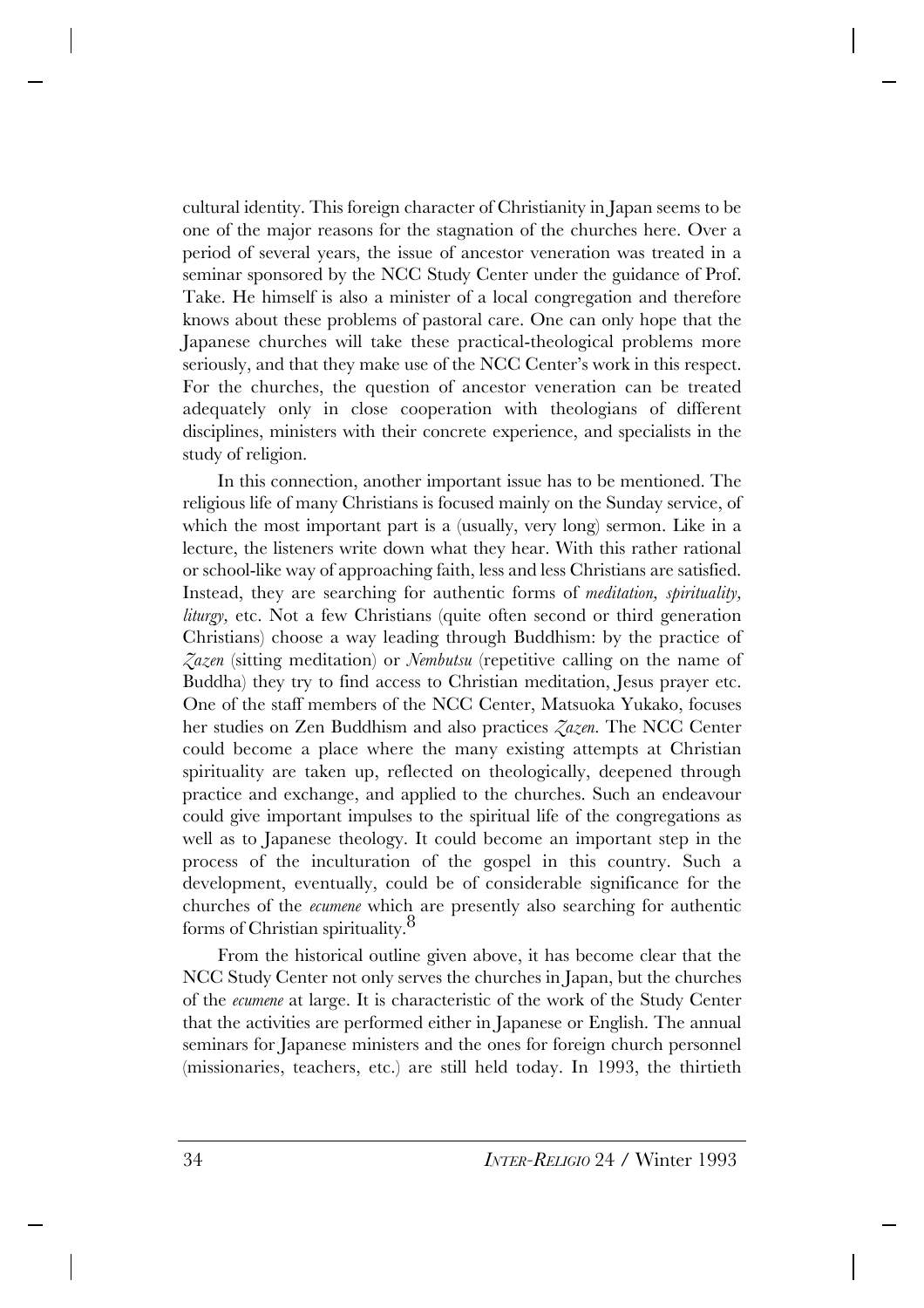seminar in Japanese, and the eighteenth in English were held. Being the guest of a religious group for two or three days, the participants are taught directly by representatives of the religion about their faith, life, and thought. Attendance at the religious services, guided tours of the precincts, lectures and discussions help deepen one's understanding. Such a direct encounter goes far beyond the study by books alone; it triggers the process within Christians mentioned in the first section. In this way, a religion is taken seriously as a living reality, something which cannot be perceived sufficiently through objectified knowledge alone. The long tradition of these seminars comprises religious groups (and places) such as Shinto (Ise and Izumo-shrine), folk religion, Buddhist Schools such as Tendai (Hiei), Shingon (Koya), Zen (Eihei-ji, Mampuku-ji, etc.), Jodo-shu (Chion-in), Jodoshinshu (Nishi and Higashi Hongan-ji), the New Religions (Tenrikyo, Soka Gakkai, Rissho Koseikai, Oomoto, Shinnyo-en) and many others. Apart from that, regular study groups or seminars on Buddhist and other texts with competent teachers in those fields are organized throughout the year. Ueda Shizuteru, for example, last year explained the Zen-Buddhist story of the "Ten Ox-herding Pictures".

The NCC Study Center also continues to publish its two journals, *Deai* ('Encounter' in Japanese), and *Japanese Religions* (in English) twice a year. *Japanese Religions* treats themes such as Christianity in Japan, especially the problem of its inculturation, and informs about Buddhist schools such as Zen, Pure Land, and Shingon; on Shinto, Taoism, Confucianism, Shugendo, new religions, ancestor worship, etc. Also themes like interreligious dialogue, theology of religion, philosophy of religion (among them contributions by and about the "Kyoto School of Philosophy").<sup>9</sup> Documents such as the message of the Pope Paul VI to the Buddhists in Japan are published in JR as well.

In spite of the attempts to cooperate more closely with the memberchurches of the National Christian Council in Japan (NCCJ), this goal unfortunately has not been reached yet. In September 1993, at the last *Inter-Religio* conference in Hong Kong, it became clear that it is not the NCC Center in Kyoto alone which is insufficiently integrated in the work of the church. Many other Christian study centers in East and South-East Asia suffer the same structural problem.<sup>10</sup> On the one hand, they don't receive sufficient financial support from their churches. On the other hand, those churches don't make real use of their institutes which deal with such important issues as "gospel and culture" (indigenization), and "Christianity and other religions" (interreligious dialogue and mission, theology of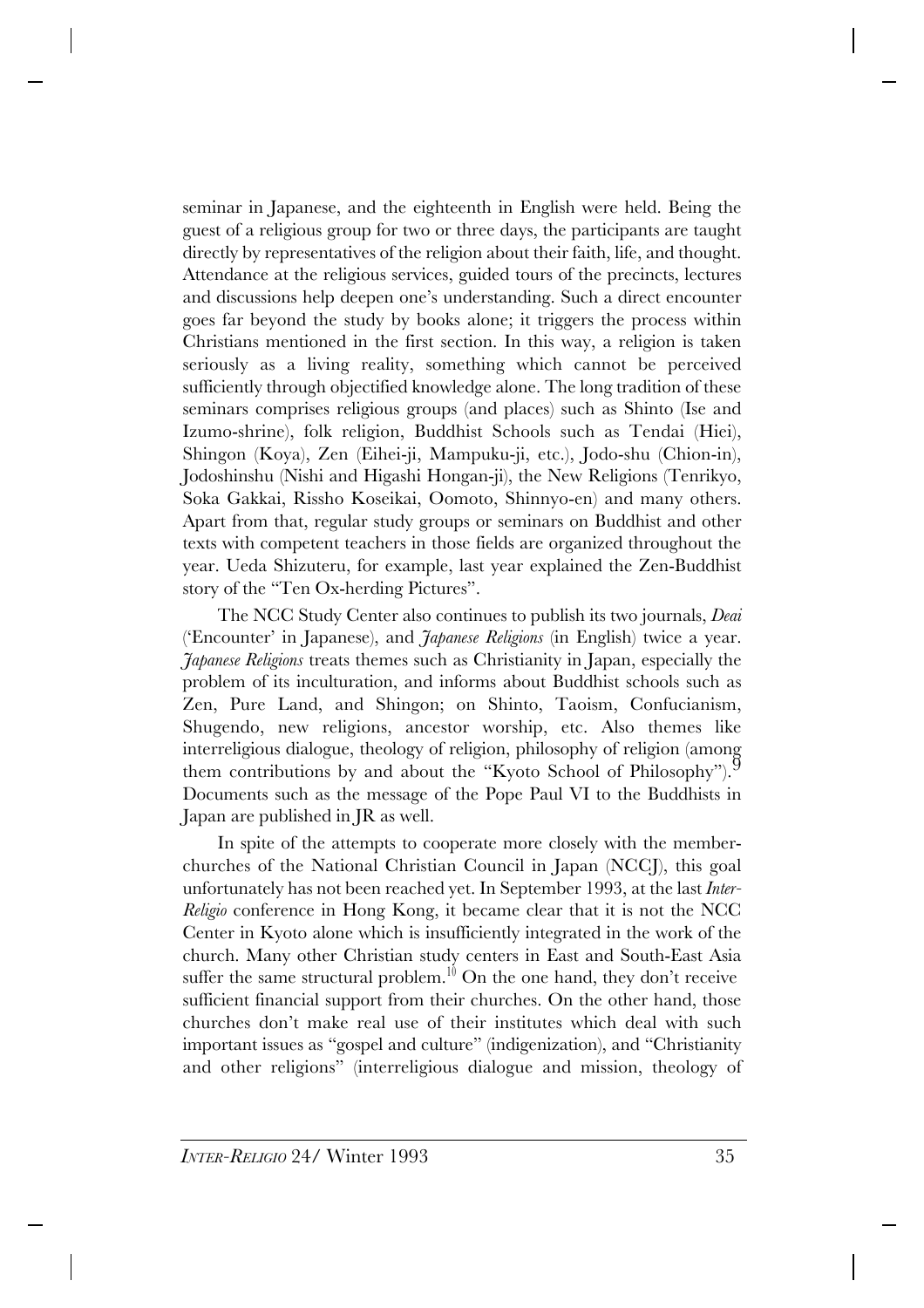religion). Here, the question gets raised whether in this situation of "supply without demand" the supply is superfluous, or whether the demand should be awakened, or what else should be done. In addition, it is desirable that in the future, the *WCC Office on Inter-Religious Relations* in Geneva may cooperate more efficiently with the local Christian study centers dealing with the inculturation of Christianity and interreligious dialogue.

This structural problem of a lack of financial support from, and an insufficient integration in, the churches is connected with the fact that these institutions were usually founded and financed from outside the country or outside their respective church. In the case of Japan, many foreign churches are now withdrawing more and more of their financial and personnel support due to the present economic situation. This new situation could be perceived by the Japanese churches as a great chance to liberate themselves from a paternalistic relationship to the American and European churches in which, consciously or unconsciously, they are still kept, and to take up more responsibility for projects in the own country. Probably, this new challenge is not yet sufficiently recognized by the persons responsible in the churches. In the future, the NCC Study Center may expect less support from foreign churches and will have to look for more support from the member churches of the NCCJ."

At the same time, however, and this has to be stressed, foreign churches should not completely withdraw their support and cooperation. From its very beginning, the NCC Study Center was an international, ecumenical endeavour, and this character should be maintained in the future under any circumstances.<sup>12</sup> From what has been said, it should be clear that the work of the NCC Study Center is not only relevant for the churches of Japan, but also, at the least, for those in Europe and America which are facing such important issues as the encounter with other religions, the quest for spirituality, etc. The *NCC Center for the Study of Japanese Religions* wants to further cultivate ecumenical exchange and to invite theologians and others interested from overseas to share in this learning. In doing this, the Study Center—as the churches in Japan—should not be focused on the churches of the West. It is conspicuous how few persons from East and South-East Asia have joined the staff of the Study Center up to now. However, exchange and cooperation, especially with the Asian churches, has to be developed and strengthened. In this area also, the Study Center serves the churches of Japan which have started to improve their relationships with their Asian neighbours.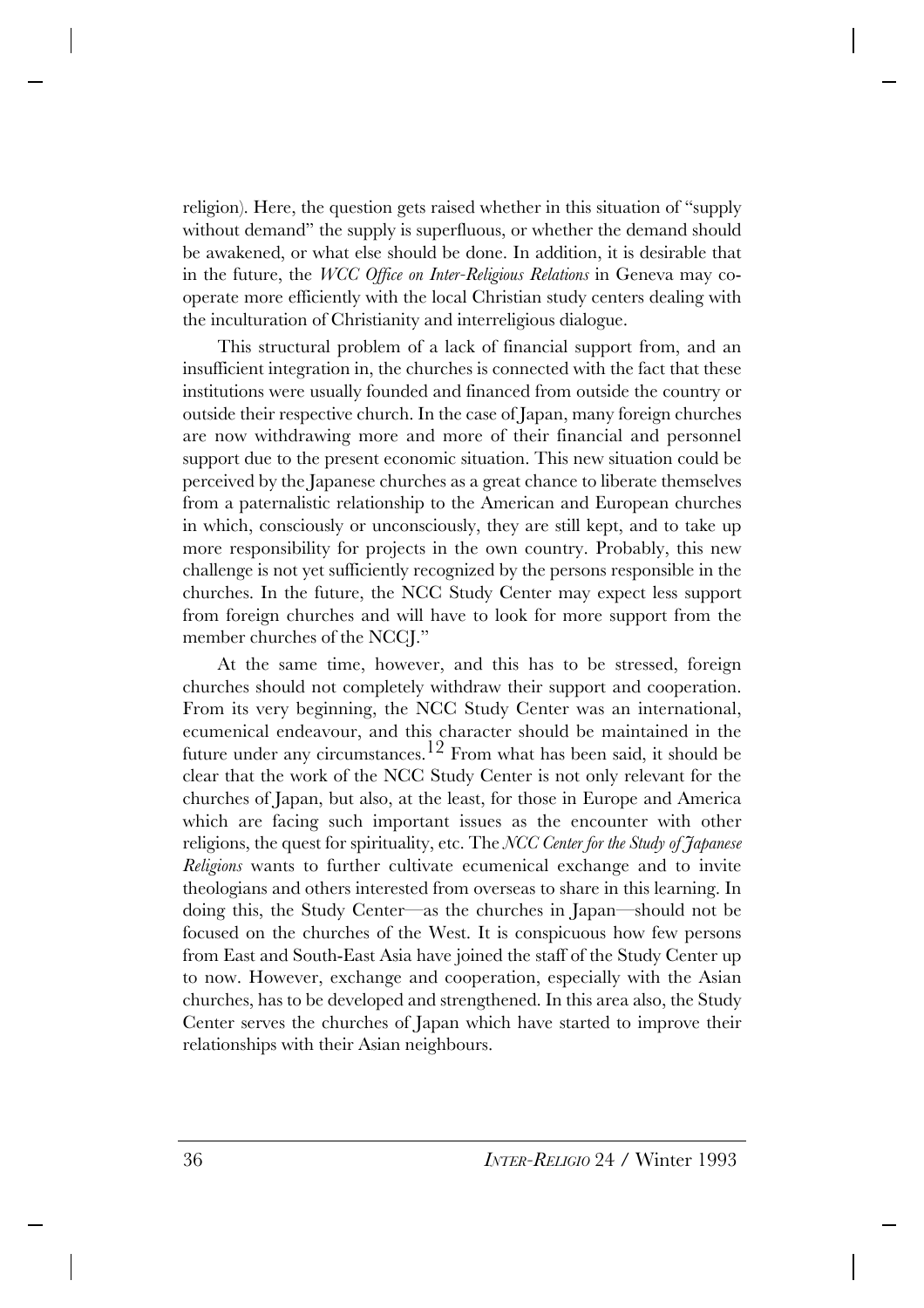In its rather short history of thirty-five years, the NCC Center for the Study of Japanese Religions has gained such a respectable position that it has become a place where the traditional relationship between Western churches and Japanese churches has changed fundamentally: Here dialogue, exchange, and mutual learning within the church, with adherents of other religions, and with churches worldwide occurs. It has changed from a place where missionaries had been sent to, to a place where the foreign staff can now become 'missionaries' to their churches back home.

#### **ENDNOTES**

The author would like to express his gratitude to Bernhard Neuenschwander (Bern University) for his helpful suggestions and to John LoBreglio (University of California at Santa Barbara) for correcting the English version.

- 1 That this theme was taken up in Japan in the beginning of the 1960's is connected with Hendrik Kraemer's visit in 1960. Similar tendencies can be observed in contemporary Korean theology (see Keel Hee-Sung, Korean Theology: Past and Present, *Inter-Religio* 12: 87).
- 2 Ariga had studied (among other places) at Union Theological Seminary (New York) and written his dissertation on Origen. He developed the so called 'Hayatology'(from Hebrew *haya),* drawing from the works of Carl Heinz Ratschow and Torleif Boman. Thereby, he tried to give Asian Christian thinking an alternative to ontology. In 1965, he had been invited as observer to the Second Vatican Council. His articles in English can be found in *Japanese Religions* and in one volume of his collected writings.
- 3 Doi had studied theology at Doshisha and written his dissertation on Tillich's eschatology after the war at Chicago Theological Seminary and Hartford Theological Seminary. In 1963 and 1964, he had been invited as observer at the Second Vatican Council; he also took part in the "Candy Consultation" (Ceylon) of the WCC. His articles in English can be found in JR and in the volume *Search for Meaning Through lnterfaith Dialogue* (Tokyo: Kyobunkwan 1976).
- 4 In the Annual Report April 1980 March 1981 one can read:

Visitors to the NCC Study Center in Kyoto are sometimes surprised to see how small it is: just two rooms. One room is used for the business office, and the other serves as library, reading room, and conference room. Compared to similar centers in Japan and other places in Asia, our Study Center is certainly among the modest ones. The staff is also rather small ... On the other hand, it might be said that the Center has played a central role for the development of religious studies and religious dialogue in Japan. Come and see us some time and see what we are doing!

Today, visistors may be received in a third room which could be rented due to the generous support of EMS and which serves also as a room for seminars and for the joumals.

5 The establishing of the Catholic study centers had been inspired by the NCC Center. James Heisig, presently Director of the Nanzan Institute for Religion and Culture (Nagoya) writes in a letter of December 12th 1992: The NCC Center is the oldest interreligious center in Japan, and has been instrumental through the years in helping younger centers like our own to get a foothold in the world of interreligious research.(Letter of December 18, 1992)